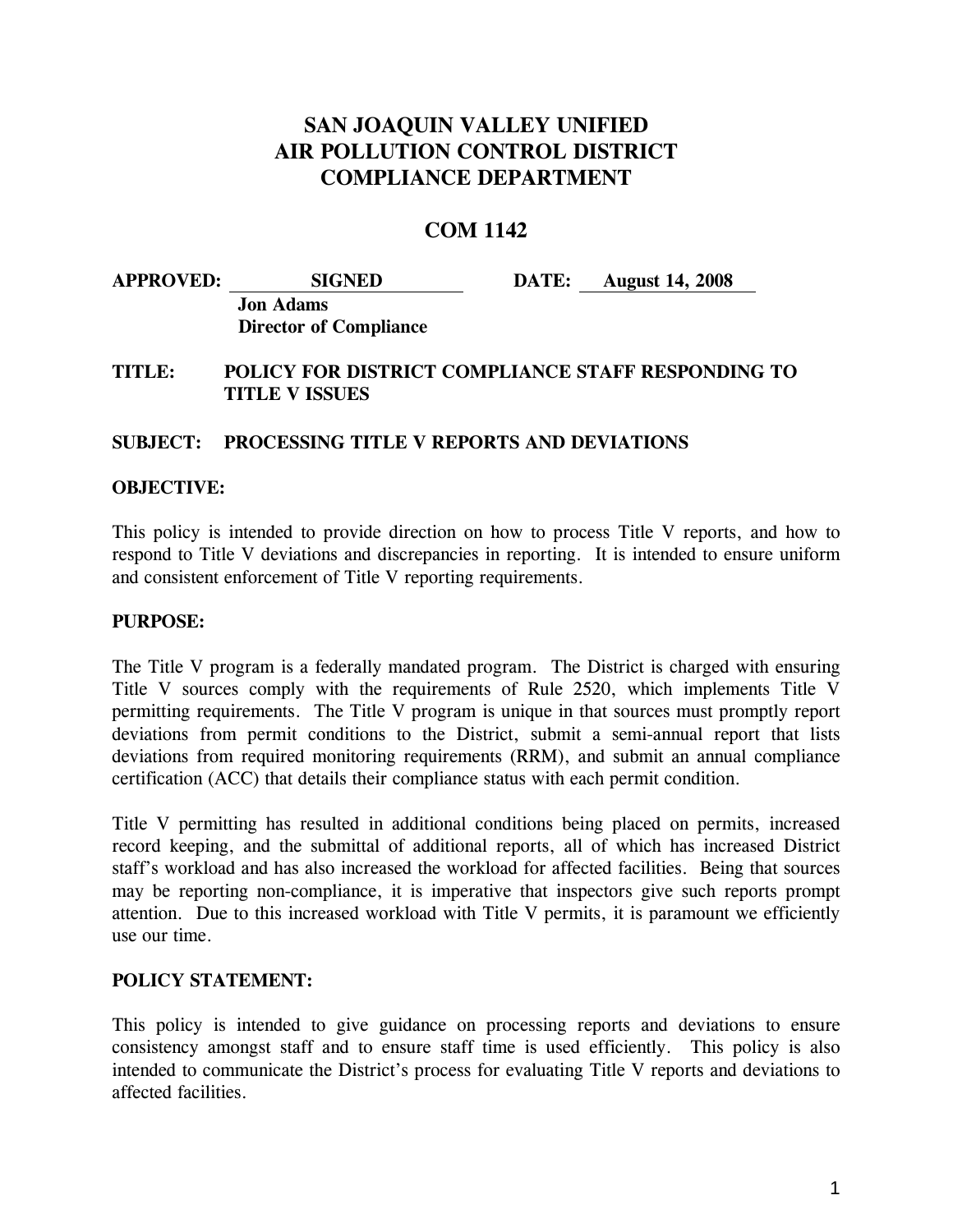## **COMMON TITLE V TERMS**

*Administrative Amendments –* Permit amendment that corrects a typographical error, changes a name or address in the permit, requires more frequent monitoring or reporting, changes ownership, or converts an Authority to Construct with Certificate of Conformity into a Title V permit. Sources may implement the changes addressed in an Administrative Amendment immediately upon submitting the application. Administrative Amendments are not Minor or Significant Modifications.

*Annual Compliance Certification (ACC) Report-* Under Section 9.16 of Rule 2520, each Title V source is required to submit an annual compliance certification that includes the compliance status for each permit term and condition, whether compliance was continuous or intermittent, the methods used for determining the compliance status, and any other information the District may need to determine compliance. The ACC report is a separate and distinct report from a deviation report or Report of Required Monitoring.

*Certificate of Conformity (COC)-* A condition on an Authority to Construct (ATC) stating that the ATC was issued in accordance with EPA requirements in 40 CFR part 70. Prior to issuing an ATC with COC, The District sends the proposed ATC to EPA for review. For significant modifications public notice is also required. EPA has 45 days to object to the conditions of the ATC. If there are no objections from EPA, the District may issue the ATC with COC to the source.

*Certification of Truth, Accuracy, and Completeness (CTA)-* a certification signed by a responsible official that must accompany any report, document, notification, application, or any other type of submittal to the District or EPA. The certification states that, based on information and belief formed after reasonable inquiry, the statements and information in the submittal are true, accurate, and complete.

*Deviation Report-* A prompt report required when a source fails to comply with any Title V Permit Condition. A deviation report is separate and distinct from an ACC report, RRM report, breakdown, or variance report.

*Federally Enforceabl*e- Conditions designated as Federally Enforceable are a part of the Title V permit and may be enforced by the District, EPA, and the public.

*Minor Modifications-* (See full definition in Section 3.20 of Rule 2520) Minor modifications are permit modifications that do not relax monitoring, reporting, or record keeping requirements; do not significantly change monitoring requirements; do not require or change a case-by-case determination of an emission limitation or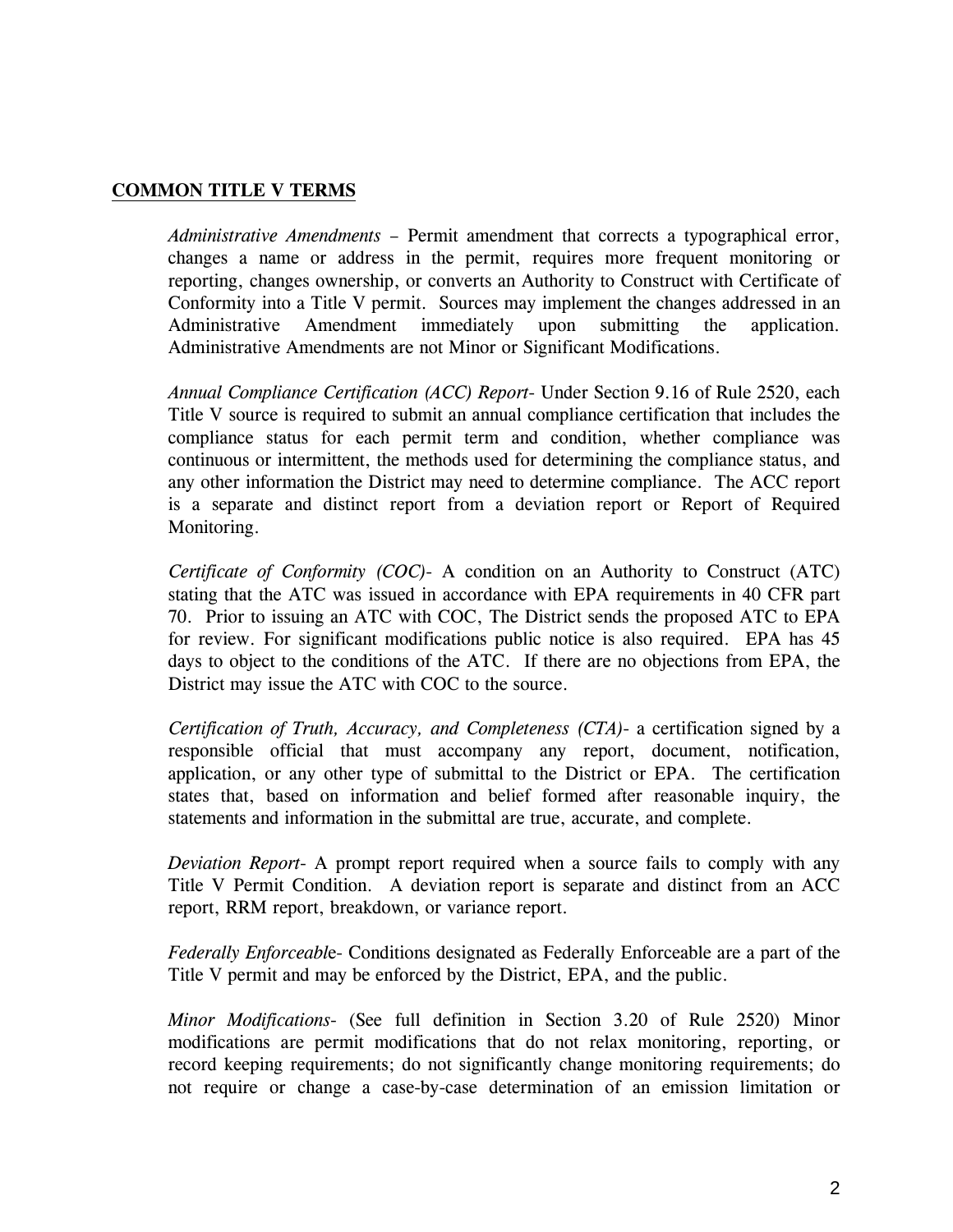standard; do not seek to change or establish a condition with no underlying applicable requirement that the source has assumed to avoid an applicable requirement; and is not a Title I modification, a Section 111 modification, a Section 112 modification, or a PSD modification under the Federal Clean Air Act. Sources with an approved Authority to Construct for a Minor Modification may implement the change immediately upon submittal of the Minor Modification application.

*Report of Required Monitoring (RRM)* - A semiannual report (every six months) in which sources are required to report deviations found during required monitoring, and any failure to comply with the monitoring requirements of the permit. The RRM is a separate and distinct report from a deviation or ACC report.

*Responsible Official*- (See full definition in Rule 2520) For a corporation it may be the president, secretary, treasurer, or vice president in charge of the principal business, or another person delegated as the responsible official in a petition approved by the District. For a public agency it is either the executive officer or ranking elected official. For a partnership or sole proprietorship, it is the general partner or proprietor.

*Significant Modification*s- (See full definition in Rule 2520) Modifications, such as Title I modifications or reductions in monitoring that do not qualify as administrative amendments or minor modifications.

*Title I Modifications-* Modifications, as defined in 40 CFR part 51 of EPA regulations, that result in an emissions increase of 25 tons VOC, 25 tons NOx, 15 tons PM-10, or 40 tons SOx.

# **TITLE V DEVIATIONS**

## **Responding to Title V Deviations**

Rule 2520, section 9.5.2 requires a source to promptly report deviations from permit conditions. The report is to include the cause of the deviation, and any corrective actions or preventative measures taken. Rule 2520, section 10.0 requires that the report be signed by a responsible official certifying the report is accurate, truthful, and complete. Under this requirement, a source operating under a Title V permit is only required to report deviations from current Title V permit conditions. (Also note that a non-Title V violation as a result of an equipment breakdown needs to be reported per Rule 1100.)

When a source has a deviation, they must report it even if it is covered by a breakdown, discovered by District staff, or discovered by an authorized agent of the source. The reporting of the deviation can be included with a report of an equipment breakdown provided all information is included for both reports and is submitted within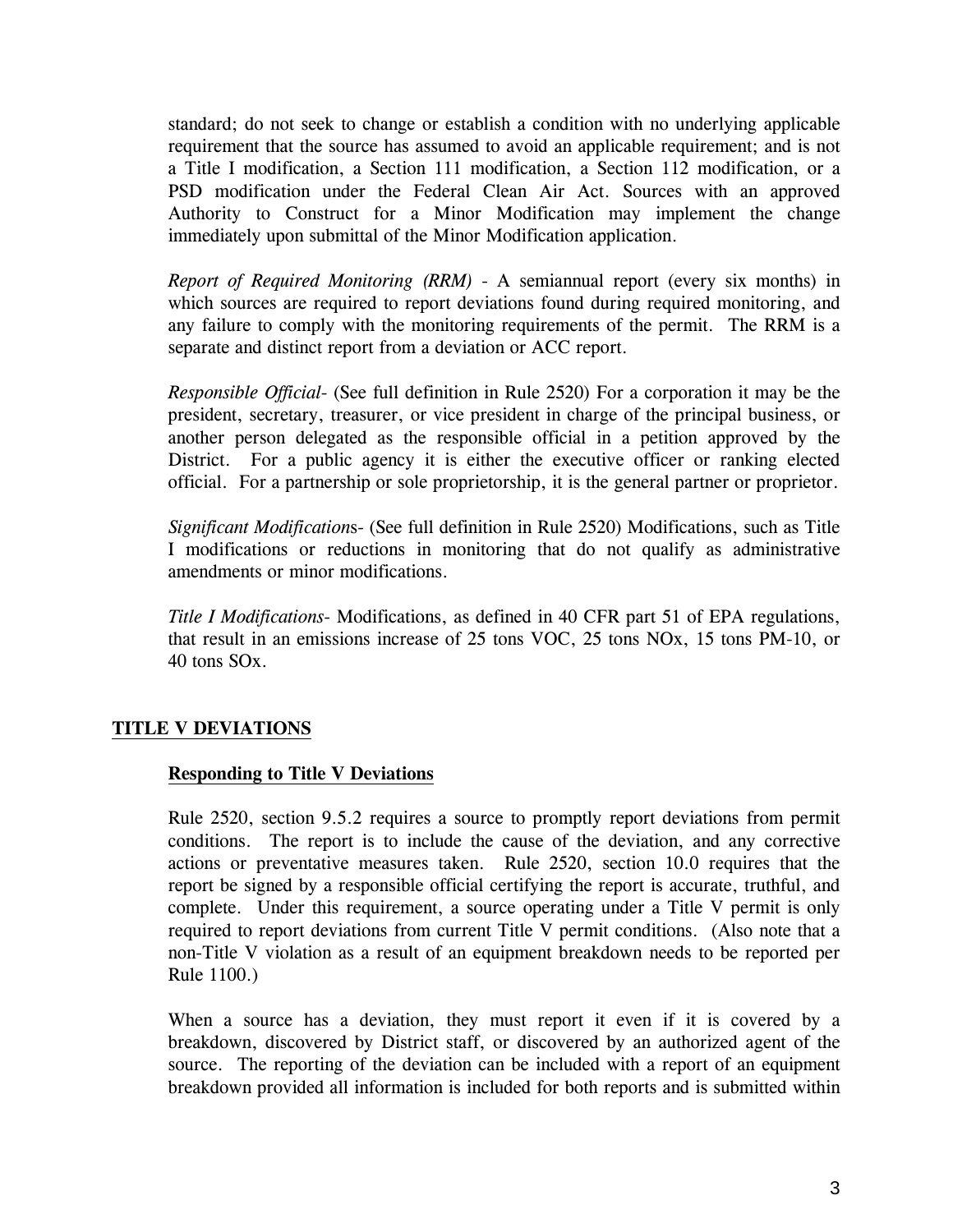10 days of discovery of the deviation. It is conceivable that a deviation report is due before the breakdown follow-up report is due, in which case the source may be required to submit separate reports.

When a source fails to report a deviation from a permit condition, it results in a second deviation. One is for the permit condition they initially violated and the second is for failing to report it as a deviation (provided there is condition stating deviations be reported, generally found on facility-wide permit).

Once a deviation is reported to the District, it shall be assigned to the source inspector for processing. If the deviation is for a procedural or CEMS violation that has been corrected, an inspection need not occur. If the deviation is for failing to monitor or record data, an inspection need not occur if the source provides copies of the recorded data that document a return to compliance.

If a deviation is reported that resulted in excess emissions, an inspection shall be conducted to verify the source is back in compliance. If an inspector is planning an inspection at the source in question within 15 days, the inspector may wait to investigate the deviation at the time of the previously planned inspection. If a source has multiple deviations that need inspections, the inspector may schedule a time when all the deviations can be inspected at one time provided the inspection is performed within 15 days of the first reported deviation. For multiple deviations, staff will issue one NOV and either utilize the NOV report form that allows inputting multiple deviations, or list each violation, in detail, within the Investigation Information section of the NOV report. This will save considerable time writing reports rather than issuing a NOV for each deviation and writing a report for each deviation.

When conducting inspections of Title V deviations, the inspector should conduct compliance inspections of other permitted equipment if such inspections are coming due.

Deviations Associated with New and Modified Units

For a unit that has undergone a minor or significant modification that is operating under an Authority to Construct with COC, deviations from the ATC with COC must also be reported. Operation under these documents is described in more detail in the Section entitled "Sources ability to make changes" below.

For a unit that has undergone a minor modification that is operating under a proposed permit being submitted to EPA as part of an application for minor modification (no COC), deviations from the proposed permit must also be submitted. Proposed permit numbers should be available to sources immediately after each minor modification is logged into the District Permit Administration System upon receipt of the application by the District. Alternatively, if the source operator is proposing that an ATC act as the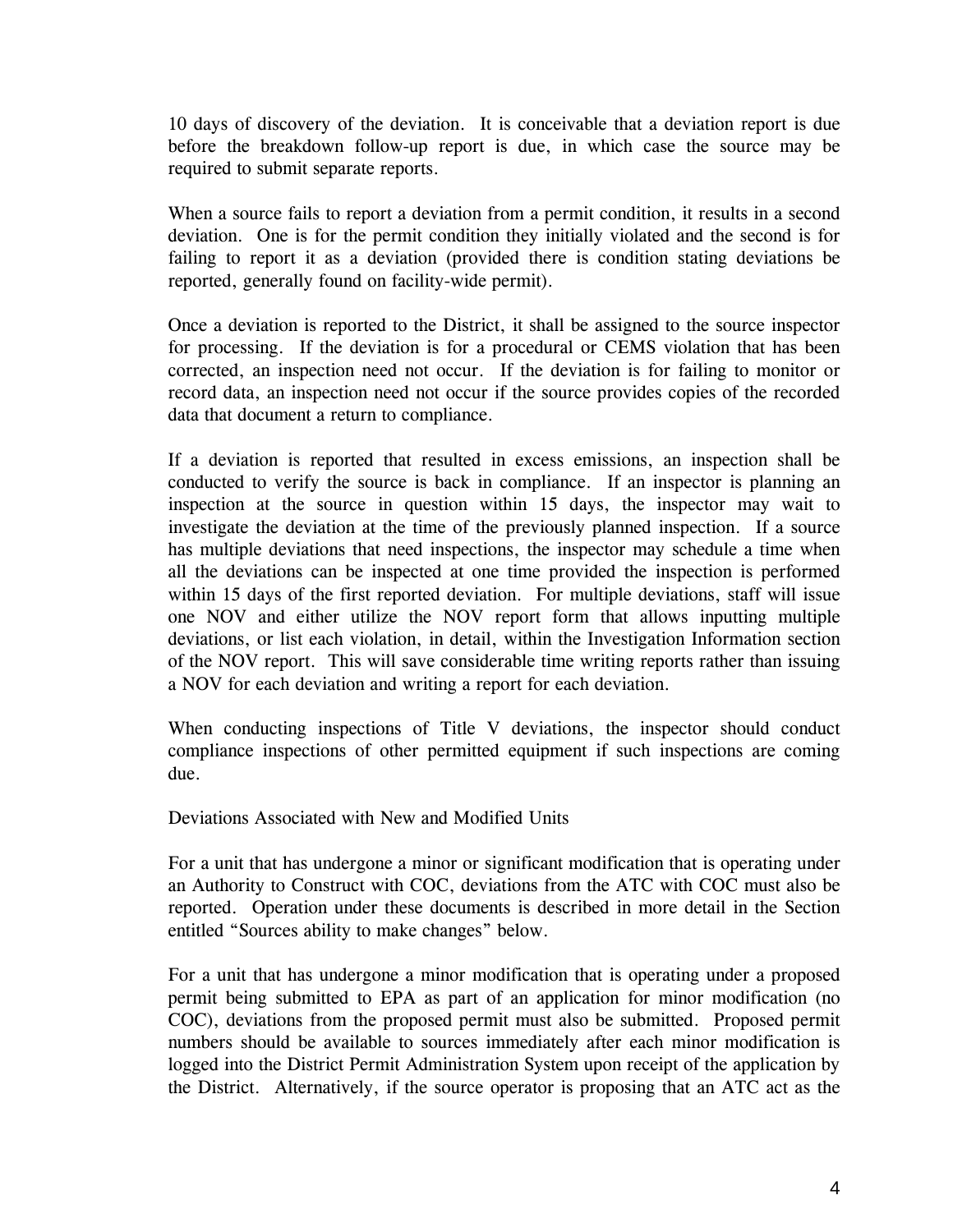proposed permit for the modification (this is often the case), the ATC number may be referenced in the deviation report.

A unit that has undergone a significant modification without COC, cannot operate until the final modified permit is issued, so any deviations would, of course, reference the final modified permit.

For a unit that is operating under a proposed permit submitted to EPA as part of an application for administrative amendment, deviations from the proposed amended permit must also be submitted.

Because source operators are only required to report deviations from permit conditions, deviation reporting is not required for units added as "off-permit" changes under section 6.4.4. of Rule 2520. Off-permit changes under section 6.4.4. of Rule 2520 are described in more detail in the section entitled "Sources ability to make changes" below and in the rule itself.

In those very rare instances where Title V sources perform routine replacements without application as allowed under Section 8.0 of Rule 2201, deviation reporting is not required. However, Title V sources may only make these off-permit changes as allowed under Section 6.4 of Rule 2520.

## **SEMI-ANNUAL REPORTS OF REQUIRED MONITORING (RRM)**

## **Reviewing a RRM Report**

Rule 2520, section 9.4.2 requires that a source keep records of required monitoring for a period of at least five years. Rule 2520, section 9.5.1 requires that a source submit a report of required monitoring every six months. This report must include all instances of deviations from required monitoring. There are two types of monitoring deviations that need to be reported:

- a. When a source fails to monitor as required by a permit condition. Examples include failure to operate CEMS, failure to conduct alternative monitoring as required by Rule 4306 or 4702, logging values from pressure or flow rate indicators, baghouse differential pressure, and throughputs of raw material or product.
- b. When required monitoring indicates an exceedance of a permit limitation or deviation from the permit requirement.

When reviewing a RRM report, the inspector must also check the breakdown/deviation program for reported problems, whether any variance was granted during the review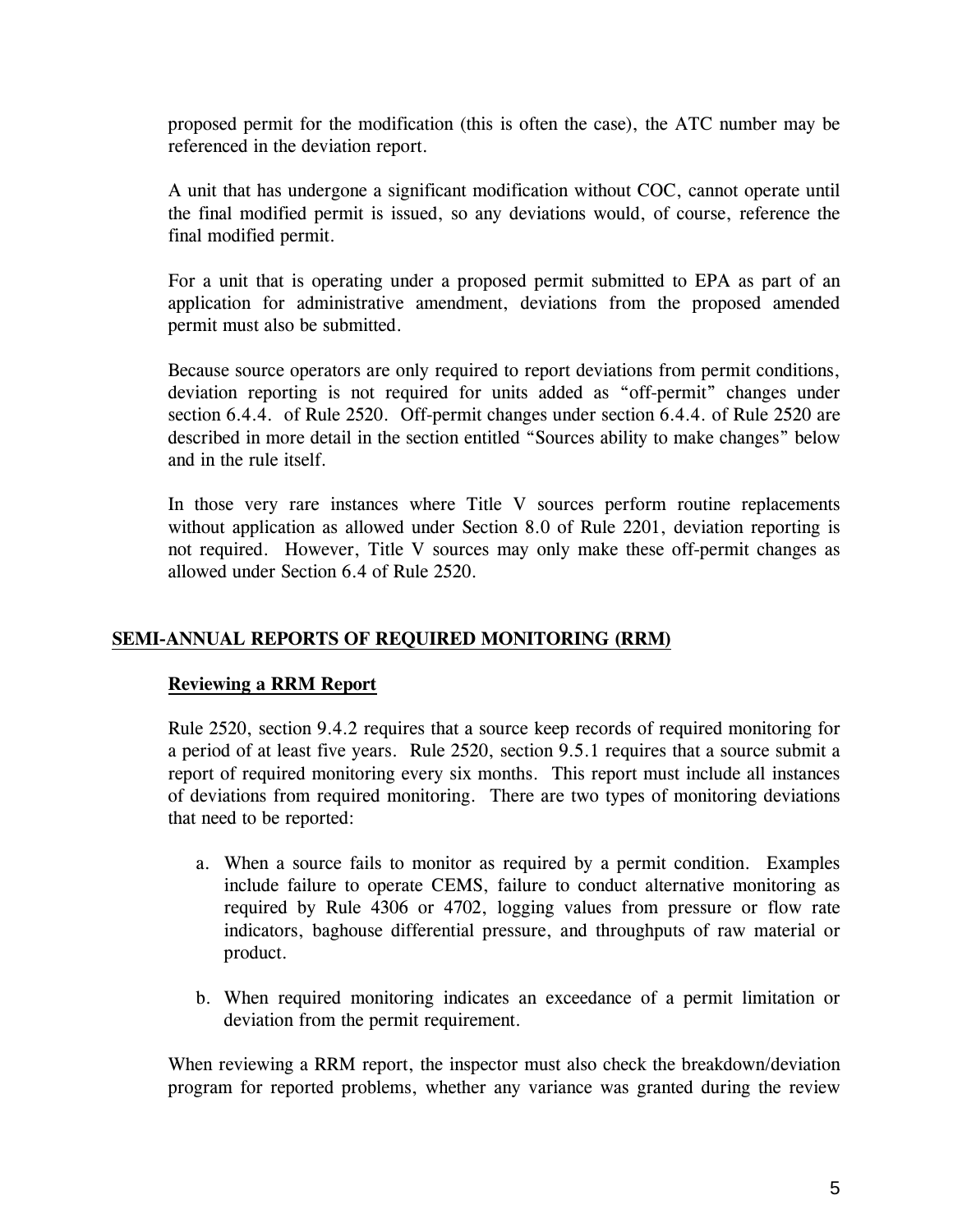period, and whether any NOVs were issued. These incidents that involve monitoring must be included in the report.

When a source includes deviations on the report, and they were not previously reported by the source or investigated by the District, it is imperative to determine whether these incidents have been corrected and to take appropriate enforcement action if necessary.

The inspector may need to conduct inspections to verify compliance.

# **ANNUAL COMPLIANCE CERTIFICATION (ACC) REPORTS**

#### Reviewing an ACC Report

Rule 2520, section 9.16.3 requires this report to include the identification of Title V permit conditions, the compliance status, whether compliance was continuous or intermittent, methods of determining compliance, and other facts as required by the District.

The inspector needs to insure the correct permits are listed in the report and all applicable conditions for each permit are addressed. When reviewing an ACC report, check the breakdown/deviation program for reported problems, whether any variance was granted during the review period, and whether any NOVs were issued. These incidents that involve monitoring must also be included in the report along with deviations from permit conditions.

When an ACC report mentions intermittent compliance not covered by a breakdown or variance, the inspector needs to verify compliance was regained and take appropriate enforcement action if necessary. An inspection may be required to verify compliance, especially where excess emissions are involved.

## **RENEWING TITLE V PERMITS**

#### **Renewal of Title V Permits**

The renewal of Title V permits is different from Non-Title V sources, in that the Title V sources must submit an application. Rule 2520, section 5.2 requires the source to apply to renew the permit 6-18 months prior to the existing permits expiration date. Permits are generally renewed every five years (Initial permits were issued for periods less than 5 years to avoid changing the renewal dates). An Inspector may determine the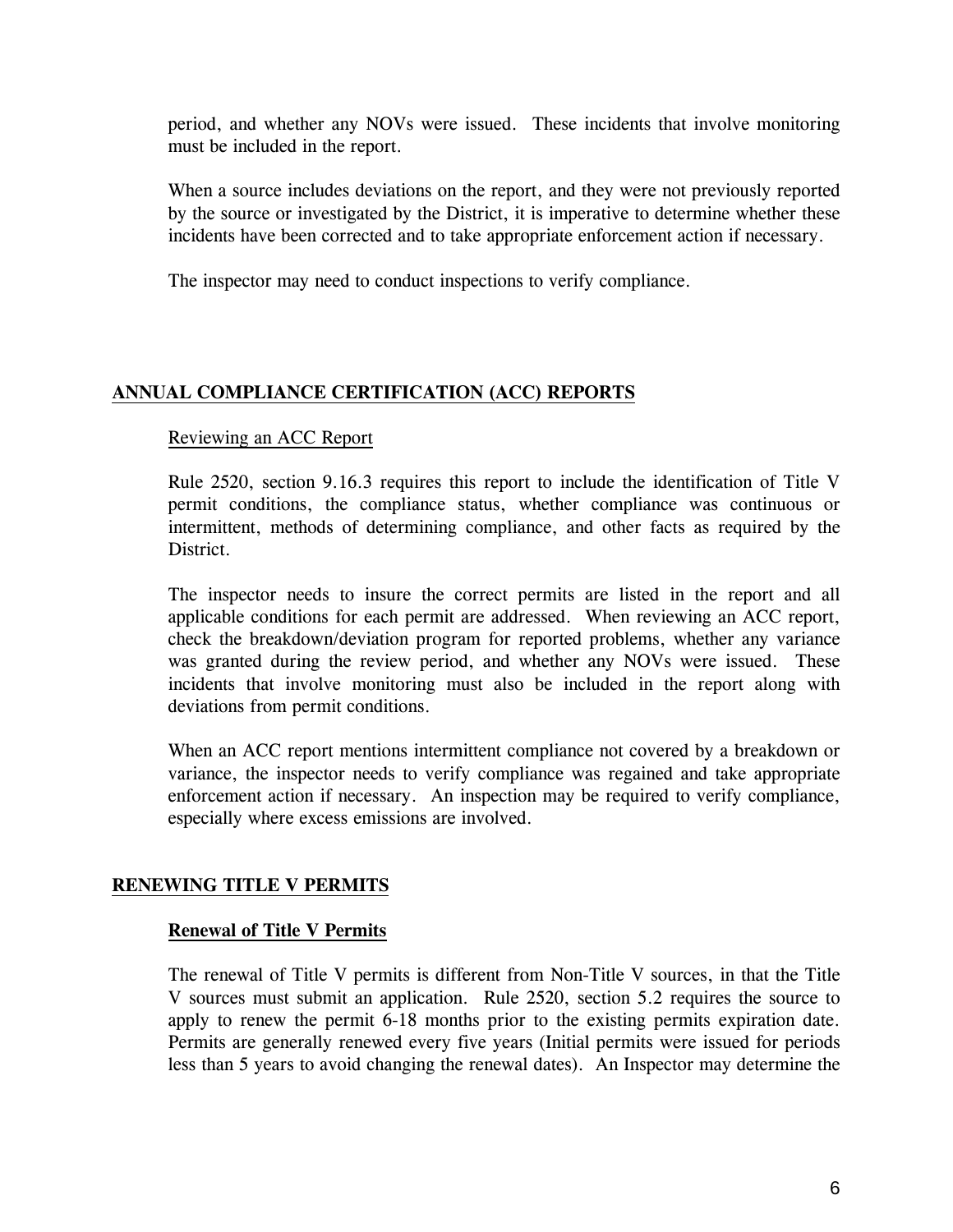period in which a source must renew their Title V permits by going to the comment section in the Detail screen found in the Districts Permit Administration System.

## **SOURCES ABIILITY TO MAKE CHANGES**

#### When a Source May Operate Under an ATC (Minor Modification, No COC)

For minor Title V modifications without COC, a source can construct or modify equipment with a valid ATC but may not operate without first submitting Title V modification application. Once the application for minor modification is submitted, the source can begin operation in accordance with a draft permit proposed in the application by the operator or prepared by the District Permitting Staff.

Before issuing a change order for an ATC, the inspector must also verify the source has submitted the Title V modification application. Generally, this requirement is listed as a condition on the ATC, and may also be determined in the District's Permit Administration System. Not all ATCs require a District startup inspection to be conducted prior to the issuance of the change order.

The source needs to be aware that draft Title V permits for modifications need to go through a 45-day EPA review after the District prepares the draft permit. EPA could object to the permit and require that the District change the conditions, and if so, the source could be subject to EPA enforcement action. It is for this reason the District recommends that sources submit a COC with the ATC application and go through the EPA review process before the ATC is issued.

Rule 2520, section 6.4.4 allows one exception to the requirement to submit the application for minor modification before operation. Under the provisions of 6.4.4, if a change to the facility (generally the installation of a small or mid-sized new unit) does not violate any existing permit conditions and meets certain other criteria, the source with the valid ATC may wait until the time of Title V renewal before applying to have the change formally written into the Title V permit. Because this delays EPA review of changes, it is also not recommended.

When a Source May Operate Under an ATC (Minor Modification or Significant Modification With COC)

For these Title V modifications with COC, the source can install, but cannot operate under the ATC. The Source must submit a Title V administrative amendment application once the construction is completed and before operation. The source with ATC/COC can then be operated upon submittal of the Title V administrative amendment application. In order to receive a COC, the ATC must go thru a 45-day EPA comment period. The ATC with COC review is the District-recommended way to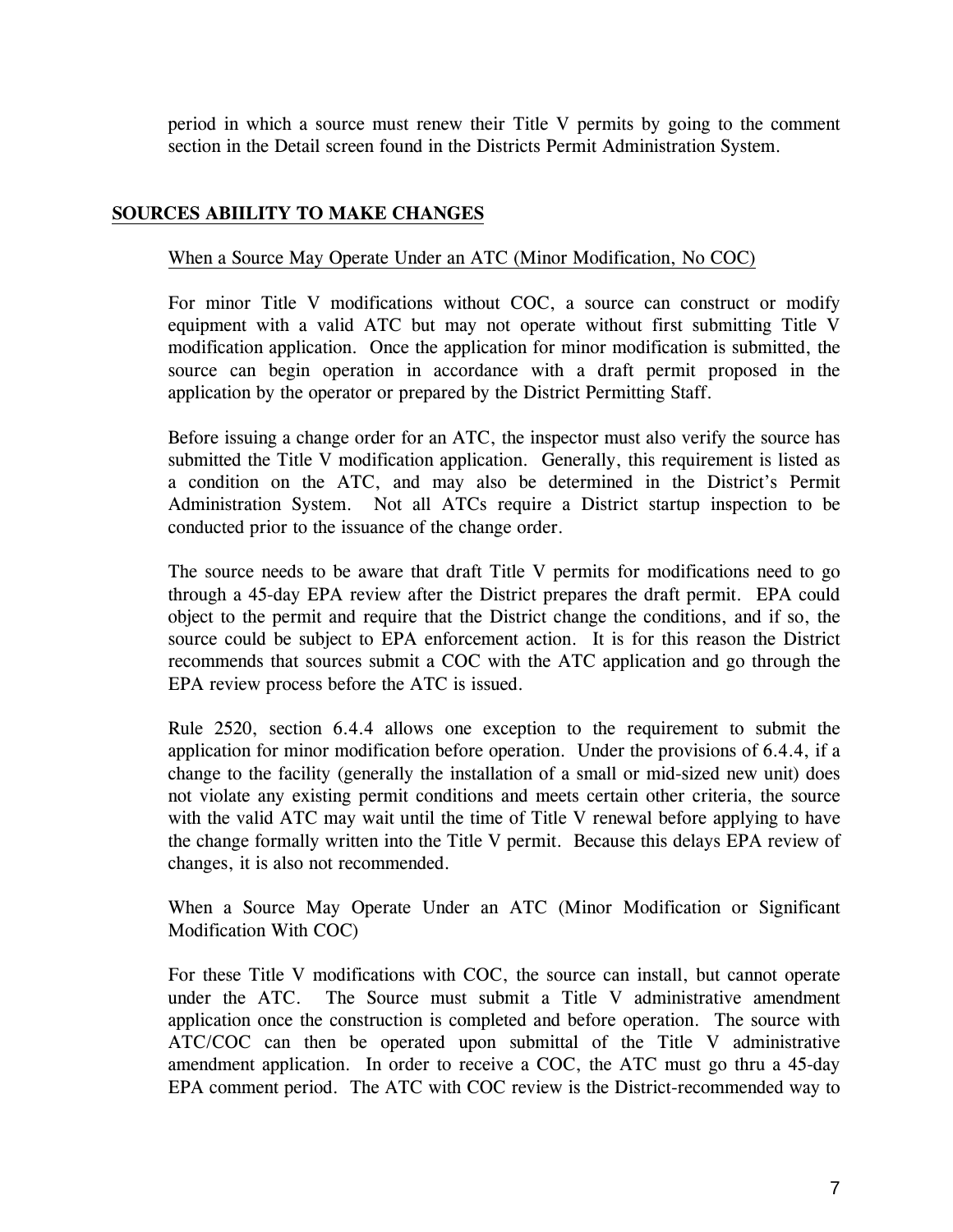go. Sources must start reporting deviations to the District upon operating under ATC with COC.

Before issuing a change order for an ATC with COC, the inspector must verify the source has submitted the Title V administrative amendment application (Check PAS). Generally, this requirement is listed as a condition on the ATC.

#### When a Source May Operate Under an ATC (Significant Modification. No COC)

For significant Title V modifications, the source can construct or modify equipment but cannot operate without all of the following happening first:

- a. Submitting Title V application,
- b. Having the District issue draft Title V permit,
- c. Waiting for EPA and Public Comment period to pass.
- d. Final Modified Title V permit issued (source can now operate)

Significant modifications are rare. Significant modifications generally occur when a source proposes to relax monitoring requirements.

#### **ENFORCEMENT ACTION**

When issuing an Notice of Violation (NOV) for the above, the violations will generally be of Rule 2070, because the requirements will be listed as permit conditions. On the NOV, reference Rule 2070, section 7.0 and Rule 2520 and the appropriate section when a Title V violation occurs, and it is not listed as a permit condition, only reference Rule 2520 and the appropriate section. There may also be violations for which an NOV is issued that do not require a deviation report. (e.g. violations of new District prohibitory rule provision not yet added to the permit. In these cases, the prohibitory Rule section is referenced on the NOV.)

When a source has a deviation and fails to report it as required, one NOV is issued for these infractions. Compliance is achieved when the violation is corrected and a deviation is submitted. As with any other NOV, if the problems are not corrected within 10 days, a second NOV is issued. Failure to correct the violations after the second NOV requires involvement by a Supervising Air Quality Inspector. If a source corrects the problem that resulted in the deviation within 10 days, but fails to submit the deviation, the Inspector shall issue a second NOV for the lack of submittal.

When non-compliance has been reported by the source, whether Title V deviation, report of required monitoring, and annual compliance certification reports were not submitted as required, or whether Title V reports are incomplete, the inspector shall take appropriate action. The table listing on the next page lists the proper action to take for common non-compliance issues.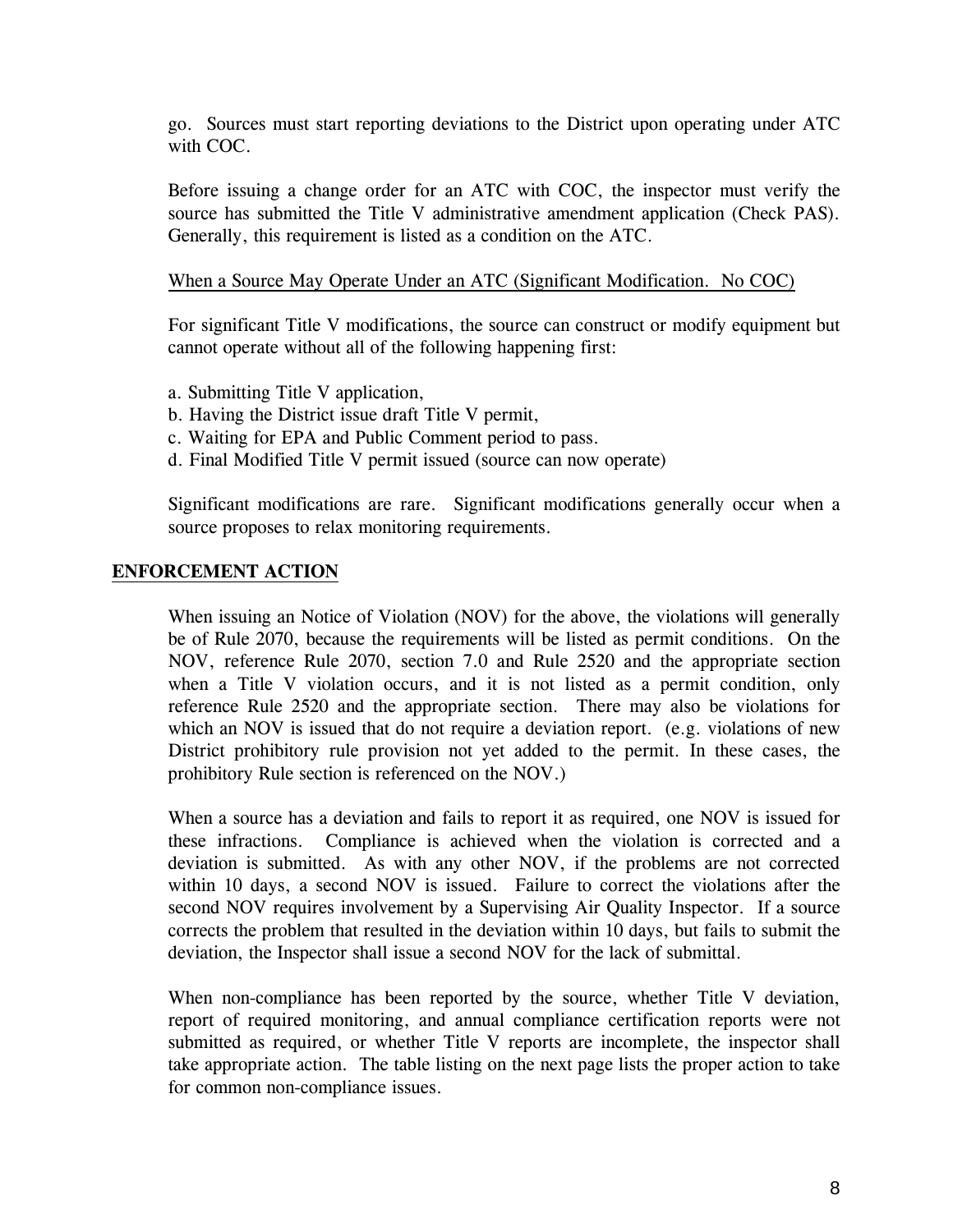**The table on the next page does not cover all the non-compliance issues that could occur. It would not be practical to list all the possible non-compliance possibilities. If the table below does not include guidance for a particular problem and an Inspector is unsure how to proceed, the inspector should contact a supervising air quality inspector for direction. When a non-compliance issue becomes common, it will be added to the list below.**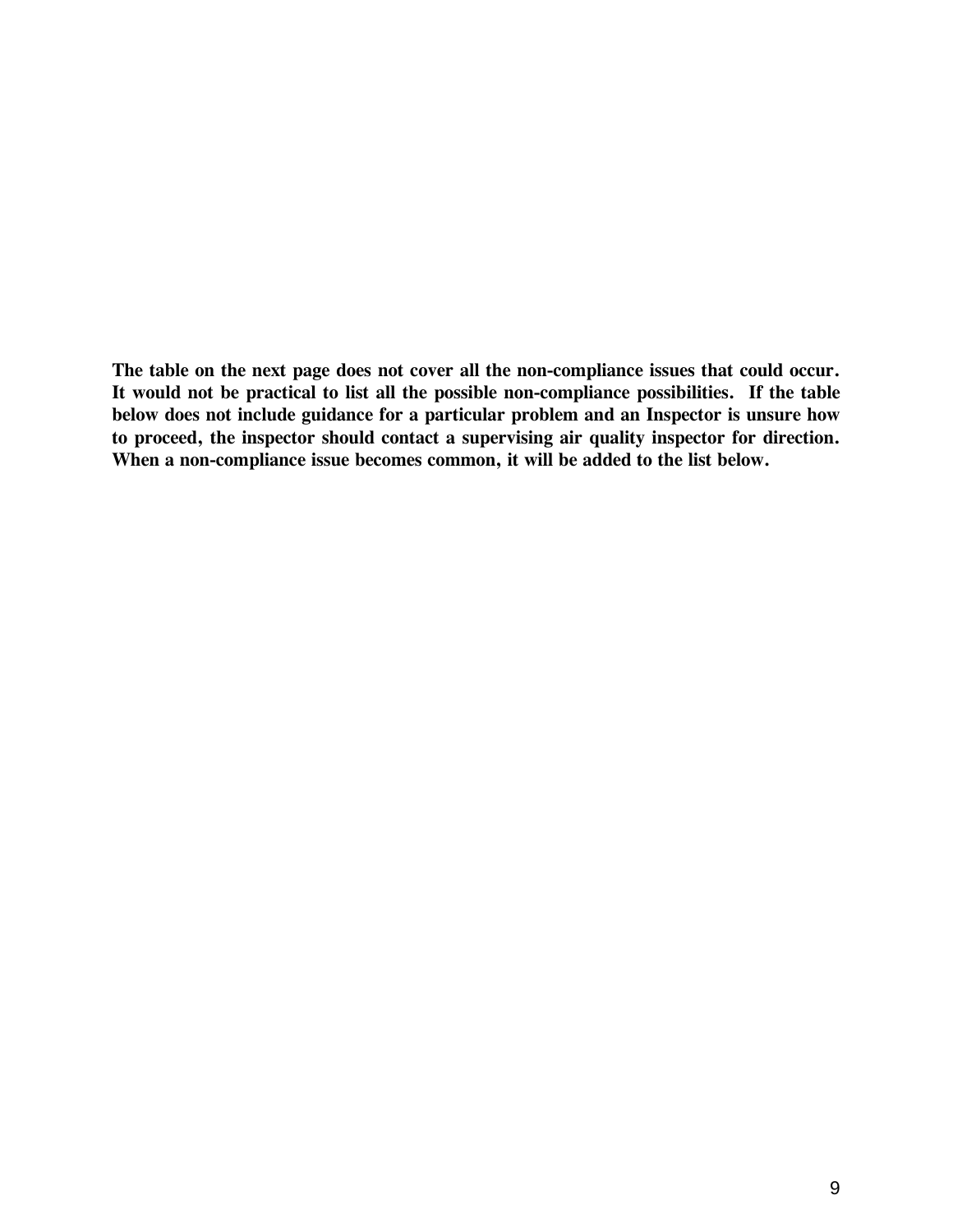| $\overline{\#}$ | <b>SOURCE HAS THE</b>                                                                     | <b>BREAKDOWN</b>   | <b>NTC</b>    | <b>NOV</b>    | <b>NOTES:</b>                                                                                                                                                                                                                                                                                                                                                                                                                                                                                                                 |
|-----------------|-------------------------------------------------------------------------------------------|--------------------|---------------|---------------|-------------------------------------------------------------------------------------------------------------------------------------------------------------------------------------------------------------------------------------------------------------------------------------------------------------------------------------------------------------------------------------------------------------------------------------------------------------------------------------------------------------------------------|
|                 | <b>FOLLOWING TITLE V ISSUE:</b>                                                           | <b>OR VARIANCE</b> | <b>ISSUED</b> | <b>ISSUED</b> |                                                                                                                                                                                                                                                                                                                                                                                                                                                                                                                               |
| A               | PROPERLY REPORTS<br><b>DEVIATION</b>                                                      | <b>YES</b>         | <b>NO</b>     | <b>NO</b>     |                                                                                                                                                                                                                                                                                                                                                                                                                                                                                                                               |
| B               | <b>PROPERLY REPORTS</b><br><b>DEVIATION</b>                                               | <b>NO</b>          | <b>NO</b>     | <b>YES</b>    | NOV issued for permit condition violation (Rule 2070<br>section 7.0).                                                                                                                                                                                                                                                                                                                                                                                                                                                         |
| $\mathbf{C}$    | <b>FAILS TO REPORT DEVIATION</b>                                                          | <b>YES</b>         | <b>YES</b>    | <b>NO</b>     | NTC issued for failing to report deviation (Rule 2520<br>section $9.5.2$ ). <sup>1</sup>                                                                                                                                                                                                                                                                                                                                                                                                                                      |
| D               | <b>FAILS TO REPORT DEVIATION</b>                                                          | <b>NO</b>          | <b>NO</b>     | <b>YES</b>    | NOV issued for permit condition violation and failing to<br>properly report deviation (Rule 2520, 9. 5. 2).                                                                                                                                                                                                                                                                                                                                                                                                                   |
| Е               | PROMPTLY REPORTS DEVIATION,<br><b>LACKS INFO</b>                                          | <b>YES</b>         | <b>YES</b>    | <b>NO</b>     | NTC issued for failing to fully comply with reporting<br>requirements (Rule 2520, 9. 5.2). <sup>1</sup>                                                                                                                                                                                                                                                                                                                                                                                                                       |
| F.              | PROMPTLY REPORTS DEVIATION,<br>LACKS KEY INFO NECESSARY TO<br><b>DETERMINE COMPLIANCE</b> | NO <sub>1</sub>    | <b>NO</b>     | <b>YES</b>    | NOV issued for permit condition violation and failing to<br>properly report deviation (Rule 2520, 9.5.2). For first<br>time violations, a NTC, rather than an NOV, is issued if<br>deviation from permit condition is identified in report,<br>but additional information (e. g. necessary information<br>regarding the cause, corrective action, or preventive<br>measures, date, signature, etc) is inadvertently omitted<br>and the omission does not hinder the District's ability to<br>ultimately determine compliance. |
| G               | <b>REPORTS DEVIATION LATE</b>                                                             | <b>YES</b>         | <b>YES</b>    | <b>NO</b>     | NTC issued for failing to report deviation promptly (Rule<br>2520, section 9.5.2).                                                                                                                                                                                                                                                                                                                                                                                                                                            |
| H               | <b>REPORTS DEVIATION LATE</b>                                                             | <b>NO</b>          | <b>NO</b>     | <b>YES</b>    | NOV issued for failing to report deviation promptly<br>(Rule 2520, section 9.5.2).                                                                                                                                                                                                                                                                                                                                                                                                                                            |
|                 | INITIAL RRM NOT REPORTED                                                                  | N/A                | <b>YES</b>    | <b>NO</b>     | NTC issued for failing to submit RRM (Rule 2520,<br>section 9.5.1). On NTC be sure to inform source that<br>RRM's are to be reported every six months, an ACC is<br>reported annually, and that the ACC is separate and<br>distinct from the two semi- annual RRMs. An RRM<br>cannot replace an ACC. <sup>1</sup>                                                                                                                                                                                                             |
| J               | <b>SUBSEQUENT RRMs NOT</b><br><b>SUBMITTED</b>                                            | N/A                | <b>NO</b>     | <b>YES</b>    | NOV issued for failing to submit RRM report (Rule<br>2520, section 9.5.1).                                                                                                                                                                                                                                                                                                                                                                                                                                                    |
| K               | RRM LATE (15 OR LESS DAYS<br>LATE)                                                        | N/A                | <b>YES</b>    | <b>NO</b>     | NTC issued for failing to submit RRM promptly (Rule<br>2520, section $9.5.1$ ).                                                                                                                                                                                                                                                                                                                                                                                                                                               |